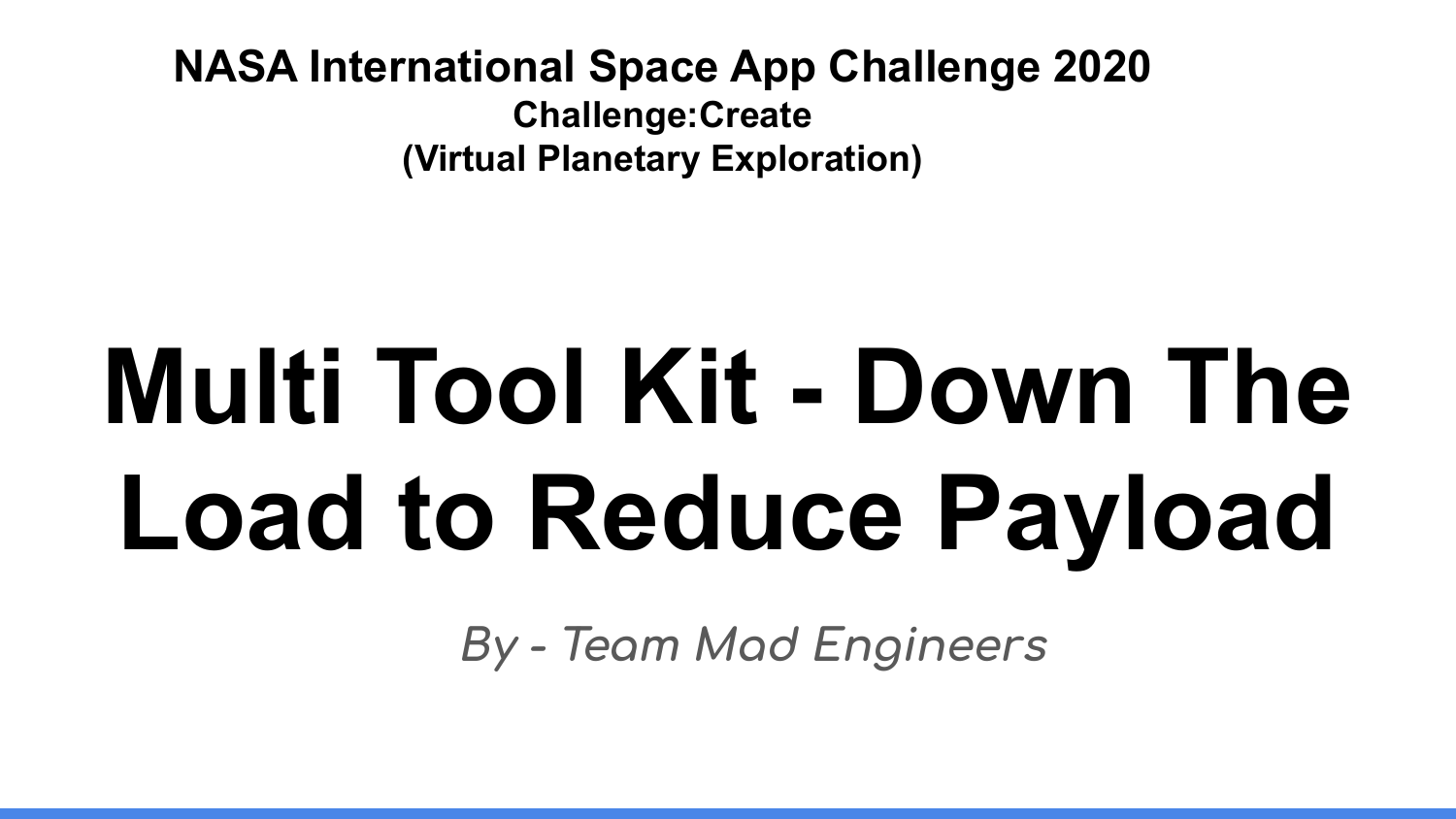## **PROBLEM**

- Payload is directly proportional to cost and therefore is the most crucial determinant in any space mission.
- It costs \$10,000 for each Kilogram in a space shuttle.
- Thus they need to RATION everything they carry from fuel, food to form of things

## **CONSEQUENCE**

- A crew of 4 would carry 11000 kgs / 24000 pounds of rationed food on space missions
- Carry Dehydrated packets as weight is an issue, also water is very heavy
- N-number of tools for various applications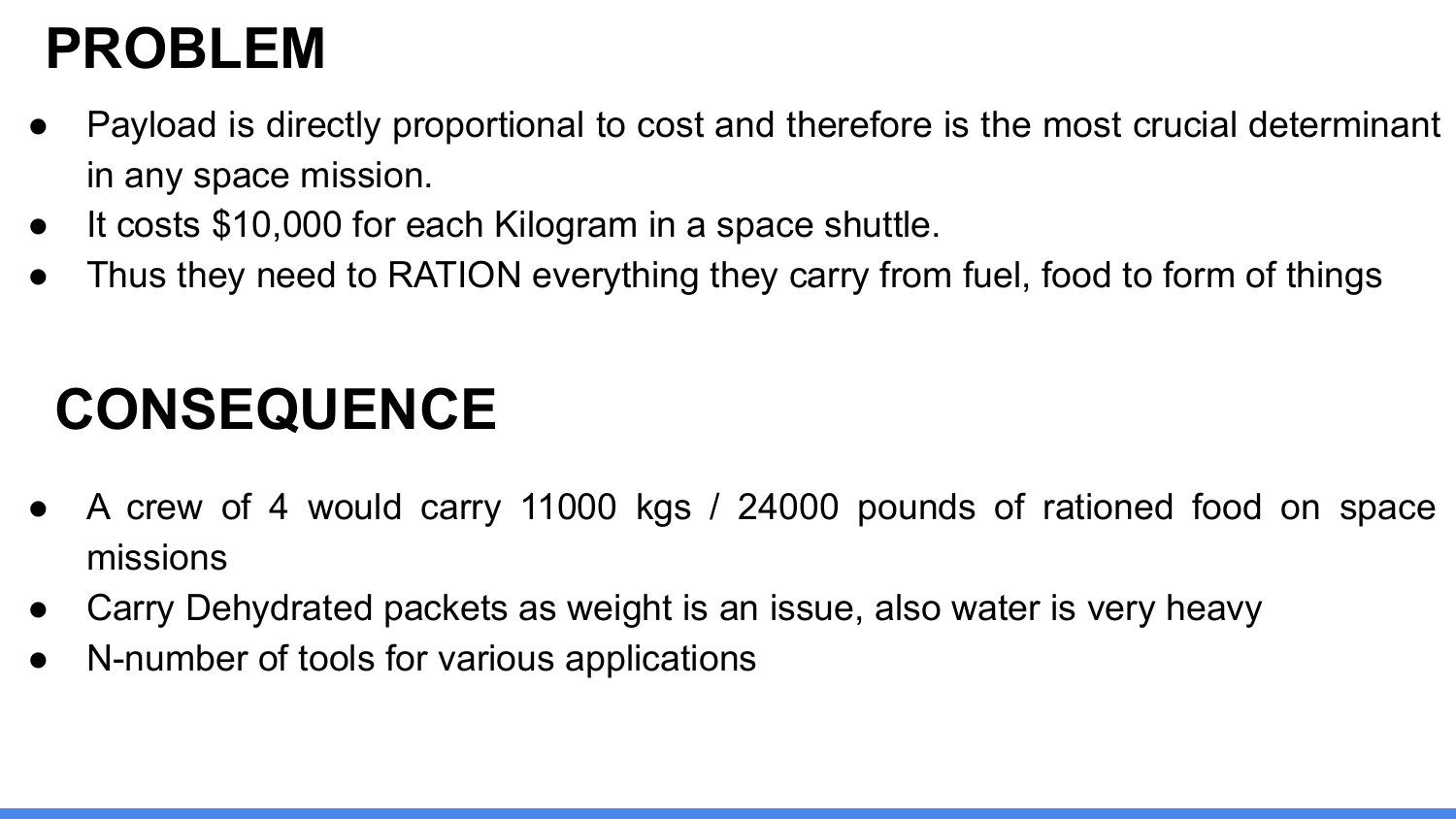## **AREA OF RESEARCH**

#### **MACHINERY PROBLEMS IN SPACECRAFT:**

- Waste accumulation after the Columbia disaster.
- Air leak and Elektron oxygen generator failure.
- Elektron oxygen generator fails again.
- Venting of gas.
- Computer failure.
- Torn solar panel.
- Damaged starboard Solar Alpha Rotary Joint.
- Excessive vibration during reboost.

#### **TOOLS USED BY ASTRONAUTS:**

The astronauts use trowels, scrapers, Screw Driver, Wrench, Spanner, Various Keys,infrared camera, thermal sensor, and caulking gun for repairing things in the spacecraft.

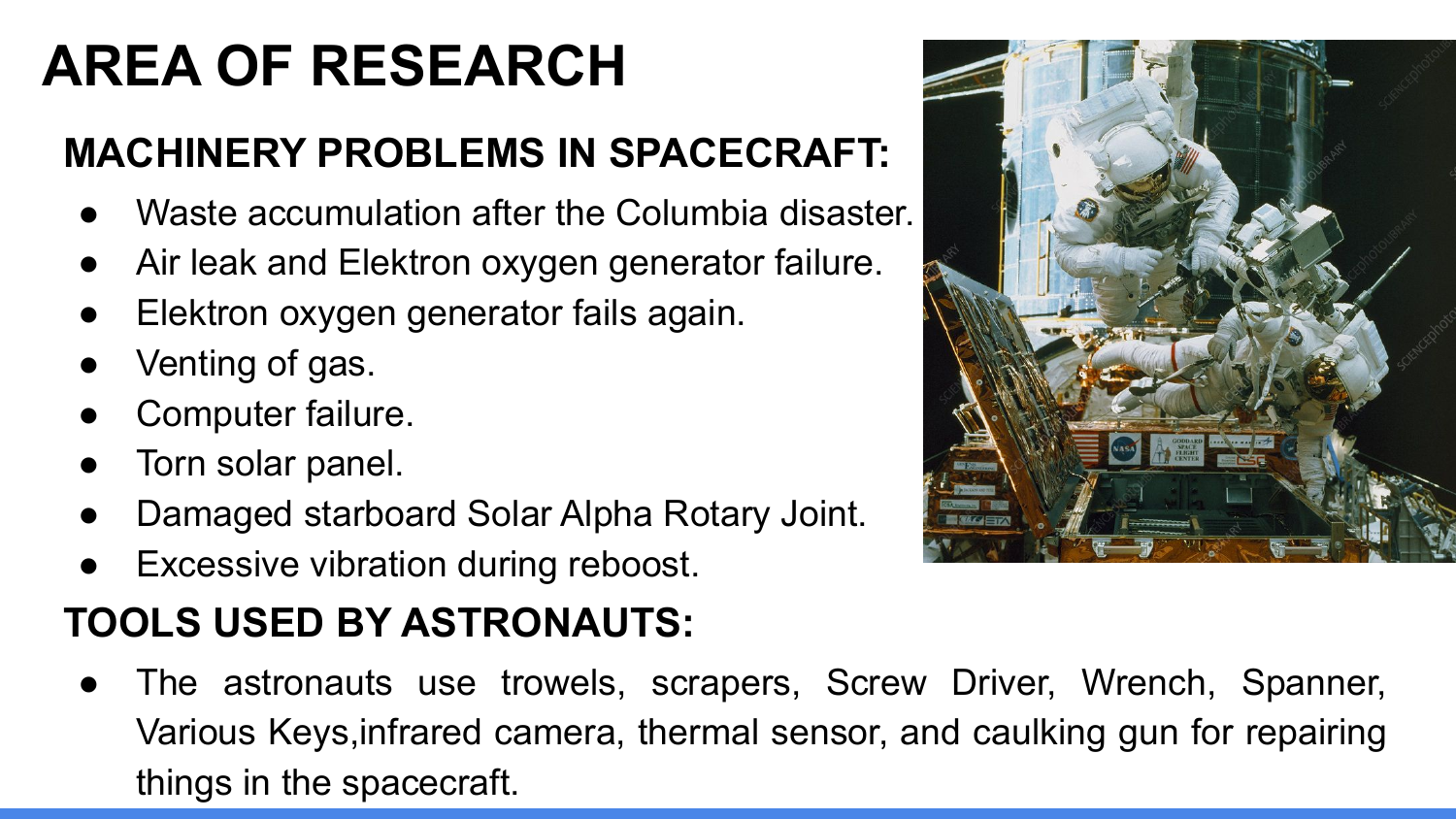## **SOLUTION**

A Unique 3D tool that serve Multipurpose functions for most common and many repairworks. We also made Geology hand tools.

- **1. Multi Engineering Tool:** Has 25 integrated tools on it. Shortlisted the most commonly used tools Spanner, Wrench, Allen Keys, Hex Spanner, Wire Striper, Screw Driver, Bottle Opener, Ruler, Protractor, Set Square, Various Geometry, 3D Printer filament Gauge, Scraper, Nozzle Removal Tool etc.
- **2. 4 In 1 Tool**
- **3. Swier = Scissor+Wire Cutter**





 $\mathbf{2}$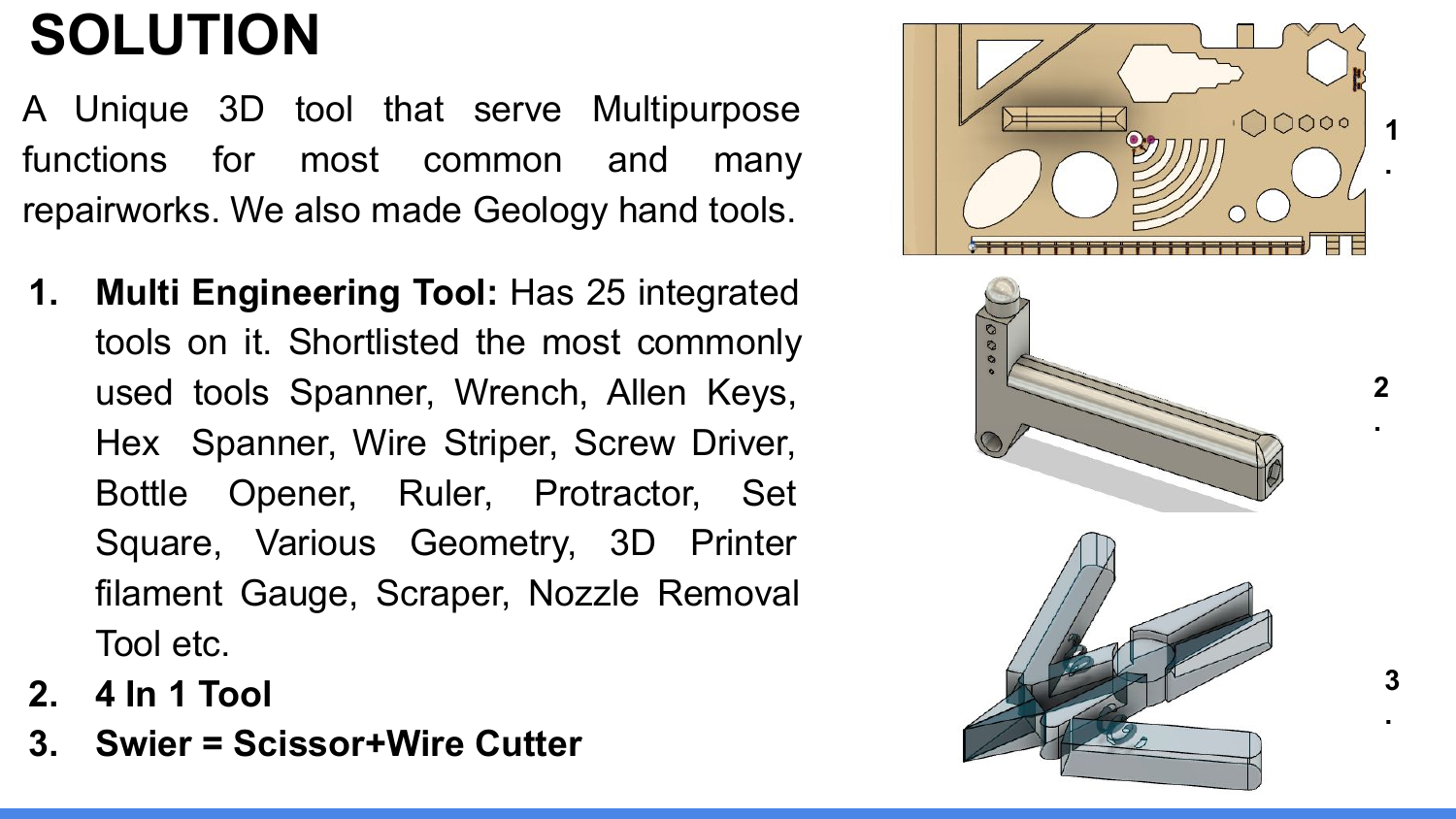# Solution Brief

- The Problem is that, **reducing a amount of total payload** without compromising mission objective and to withstand in any situation from space shuttle launch to space/planet exploration & **efficient utilization of space in space craft.**
- But again it requires a **lots of tools** for maintenance, for daily work, science experiments & for planetary exploration.
- Multitool can reduce weight up to 0.5 kg per tool depending upon types of tool.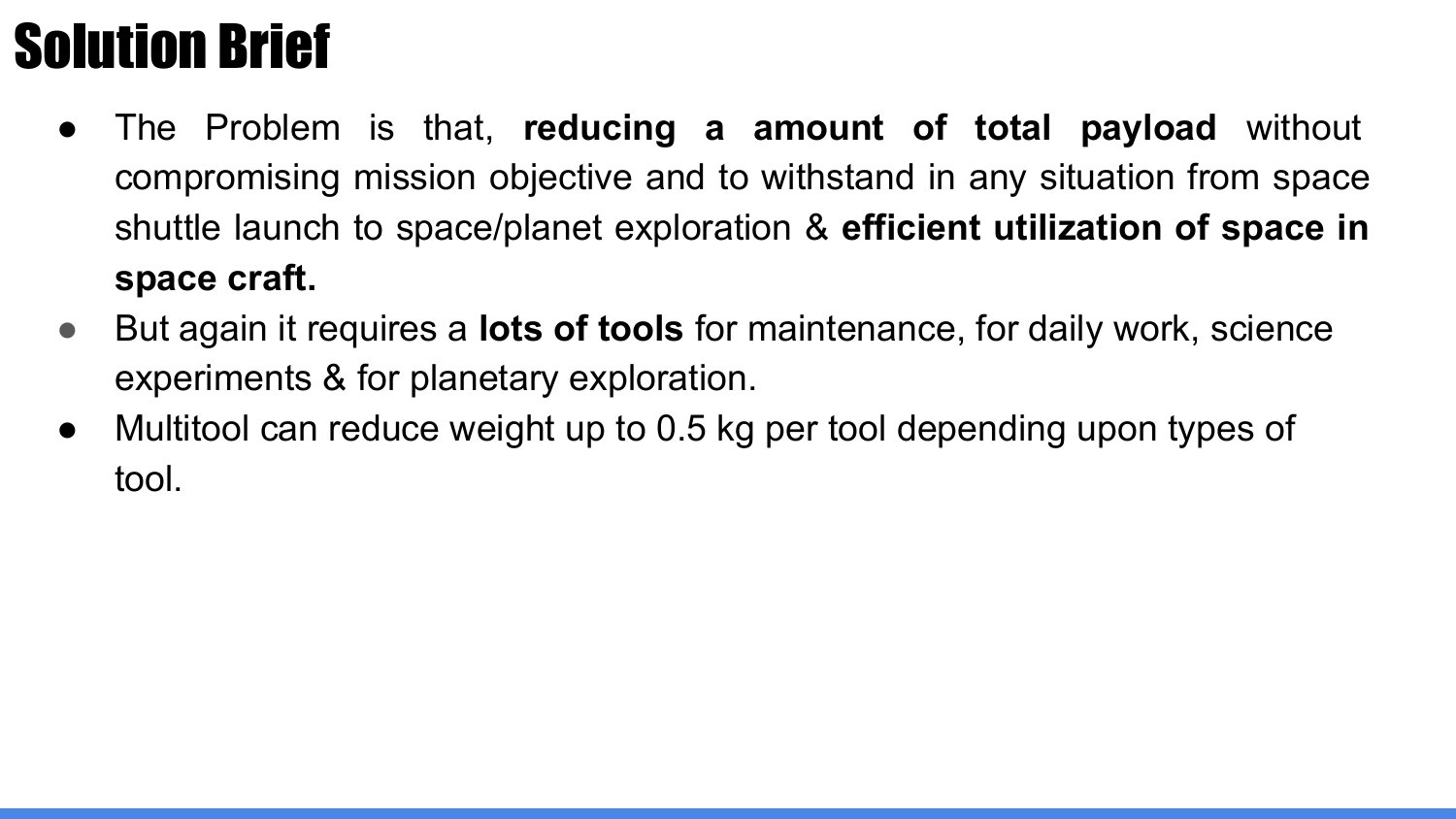#### **Benefits**

- Printing this one tool will use less material, space and weight/ payload
- Accessibility to many tools
- Weight Reduction due to more tool integration in one tool
- Consumes less space in storage
- Some tools can be easily 3D printed
- Reduce the production cost of tool
- Reduce the total amount of payload in space mission
- 3D model files easily available

#### Use of Data Resources

- For developing multi engineering tools, we used many data resource which is given by NASA, ESA, JAXA etc. Below mentioned resources we used as reference.
- 1. [Apollo 16 Press Kit](https://www.nasa.gov/specials/apollo50th/pdf/A16_PressKit.pdf)
- 2. [NASA 3D Models](https://nasa3d.arc.nasa.gov/models)
- 3. [Artemis Geology Tools EVA Exploration](https://www.nasa.gov/sites/default/files/atoms/files/topic_5_initial_artemis_geology_sampling_tools.pdf)